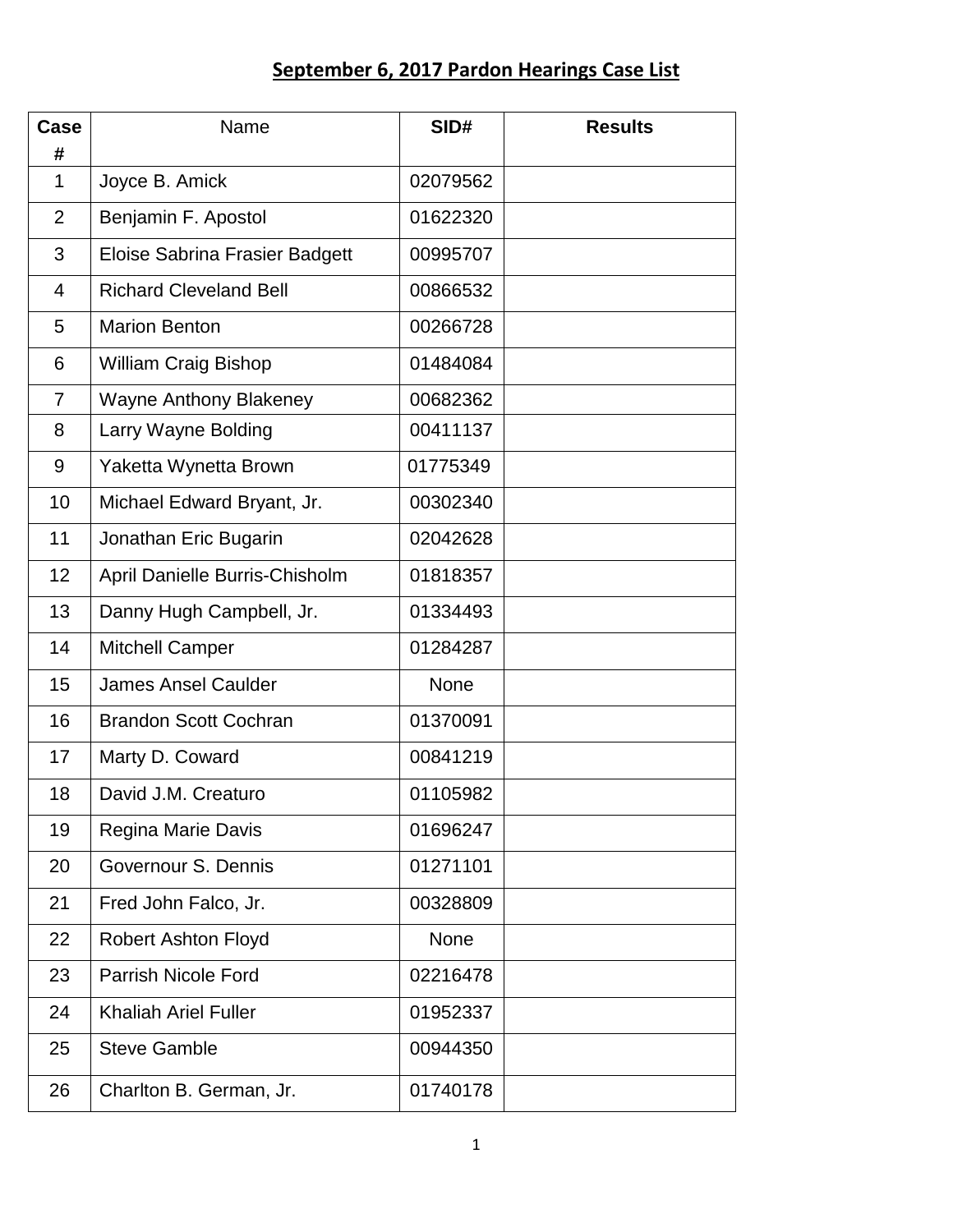## **September 6, 2017 Pardon Hearings Case List**

| 27 | <b>Joseph Lafayette Groves</b>   | 00382249 |
|----|----------------------------------|----------|
| 28 | <b>William Rae Hale</b>          | 00104444 |
| 29 | <b>Antonio Harris</b>            | 00773150 |
| 30 | <b>Bobby Lee Hill</b>            | 00241041 |
| 31 | Jamal Jusef Johnson              | 01519683 |
| 32 | <b>Charles Wren Jones</b>        | 00670642 |
| 33 | Kenneth J. Keitt                 | 00882414 |
| 34 | Amare Shany Jackson Kelly        | 01250493 |
| 35 | Shari M. Legette                 | 02058010 |
| 36 | Michael Chad Littlejohn, Jr.     | 01775729 |
| 37 | <b>Bruce Edward Mack</b>         | 00552808 |
| 38 | <b>Junius Ray McAfee</b>         | 01252705 |
| 39 | <b>Sheldon Leonard McCleave</b>  | 00835049 |
| 40 | Everette J. McElveen             | 00083773 |
| 41 | <b>Eric Ray Melton</b>           | 01786414 |
| 42 | <b>Crystal Marie Mitchell</b>    | 01507255 |
| 43 | <b>Christopher William Myers</b> | 01392284 |
| 44 | <b>Derrick Myers</b>             | 00986982 |
| 45 | Jimmy Bryan Owens                | 01022975 |
| 46 | <b>Kavish Patel</b>              | 01306073 |
| 47 | Jeremy Deshan Patterson          | 02247423 |
| 48 | Larry William Pennington, Sr.    | 00085126 |
| 49 | <b>Emmett Phillips</b>           | 01765298 |
| 50 | Jeff Lawayne Poston              | 01215585 |
| 51 | Eddie D. Smith                   | 01062330 |
| 52 | Kayla Marie Smith                | 01419285 |
| 53 | Bryan E. Stamey                  | 00334104 |